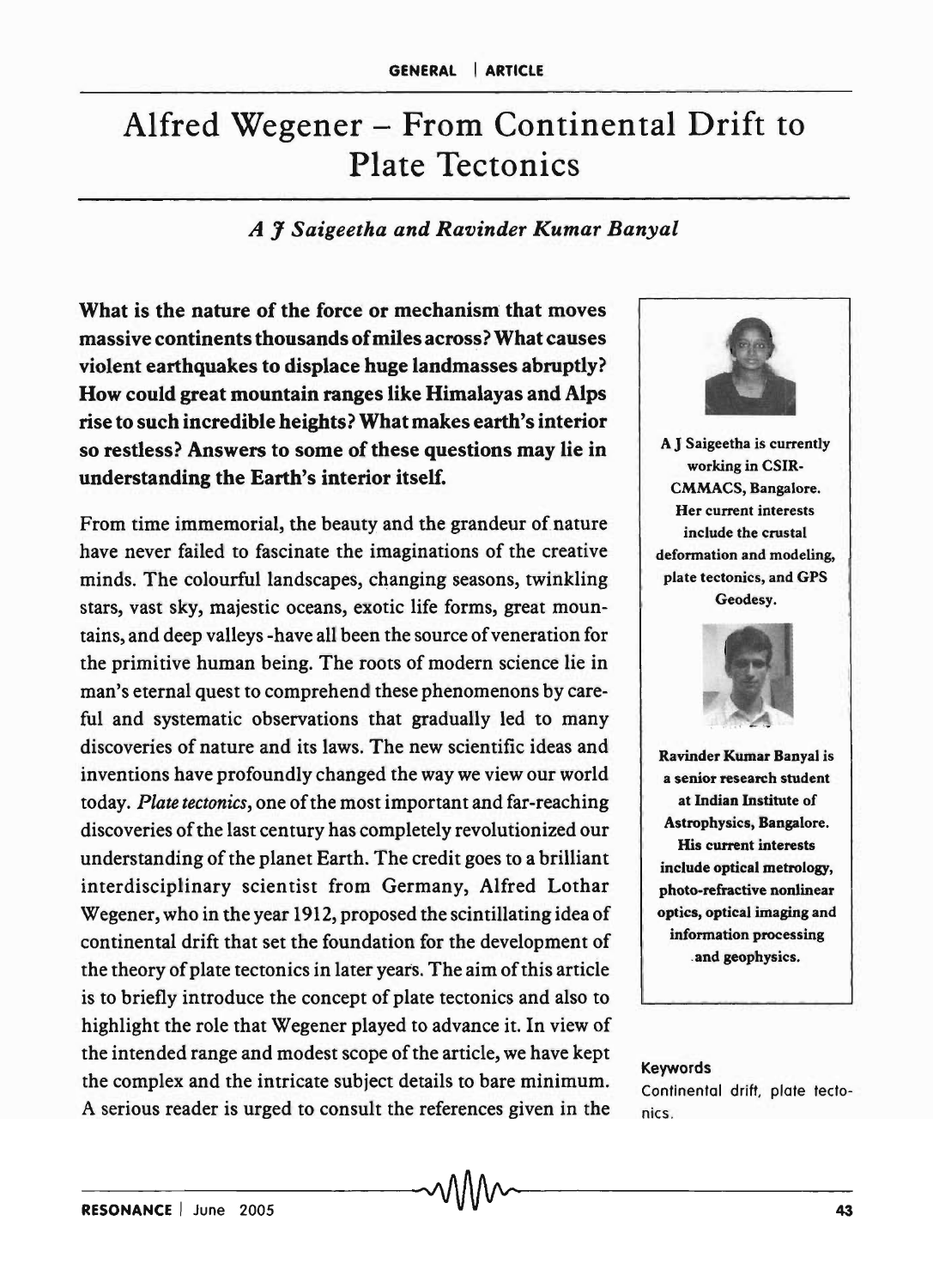'suggested reading' for a more elaborate and in depth discussion on the related topics.

## **Historical Introduction**

Several dynamic mechanisms have been at work to reshape the pattern of land and sea throughout the geological history of the Earth. Its surface features are constantly being altered by various external processes like slow erosion and deposition as well as by internal processes such as sudden earthquake and volcanic eruption. Geologists and meteorologists were long aware of the Earth's dynamic conditions. However, towards the end of 19th century there were several intriguing discoveries that were clearly lacking in proper scientific explanation. A major geological problem was the question of how mountains form in the first place and how could crustal rocks comprising mountains, have once existed on the world's ocean floor. Eduard Suess from Austria, the most influential theorist of his time postulated that oceans and continents are not stationary, but experience irregular periods of up and down motion, causing global redistribution of water and land. Some of the eminent American scientists like James Dwight Dana, and Yale, favoured different theories. They suggested that mountains were raised up as a result of folding of the entire crust due to massive sedimentary accumulation in basin along the coasts. These crustal warps were called *geosynclines.* Both these theories had common underlying assumption that the Earth was gradually cooling and therefore shrinking. The slow ongoing contraction was thought to be the ultimate force behind subsidence, mountain building and other geological processes. Nevertheless, the contracting Earth theory failed to give any plausible explanation for the observed correlation in stratigraphy, glaciation and palaeontological studies across the continents.

The fossil remains and the rock structures found along the coastline of South America, Africa and India were remarkably similar despite being widely separated by Atlantic and Indian Ocean. The modern day plants and animals in different conti-

The fossil remains and the rock structures found along the coastline of South America, Africa and India were remarkably similar despite being widely separated by Atlantic and Indian Ocean. The modern day plants and animals in different continents do not bear any such resemblance.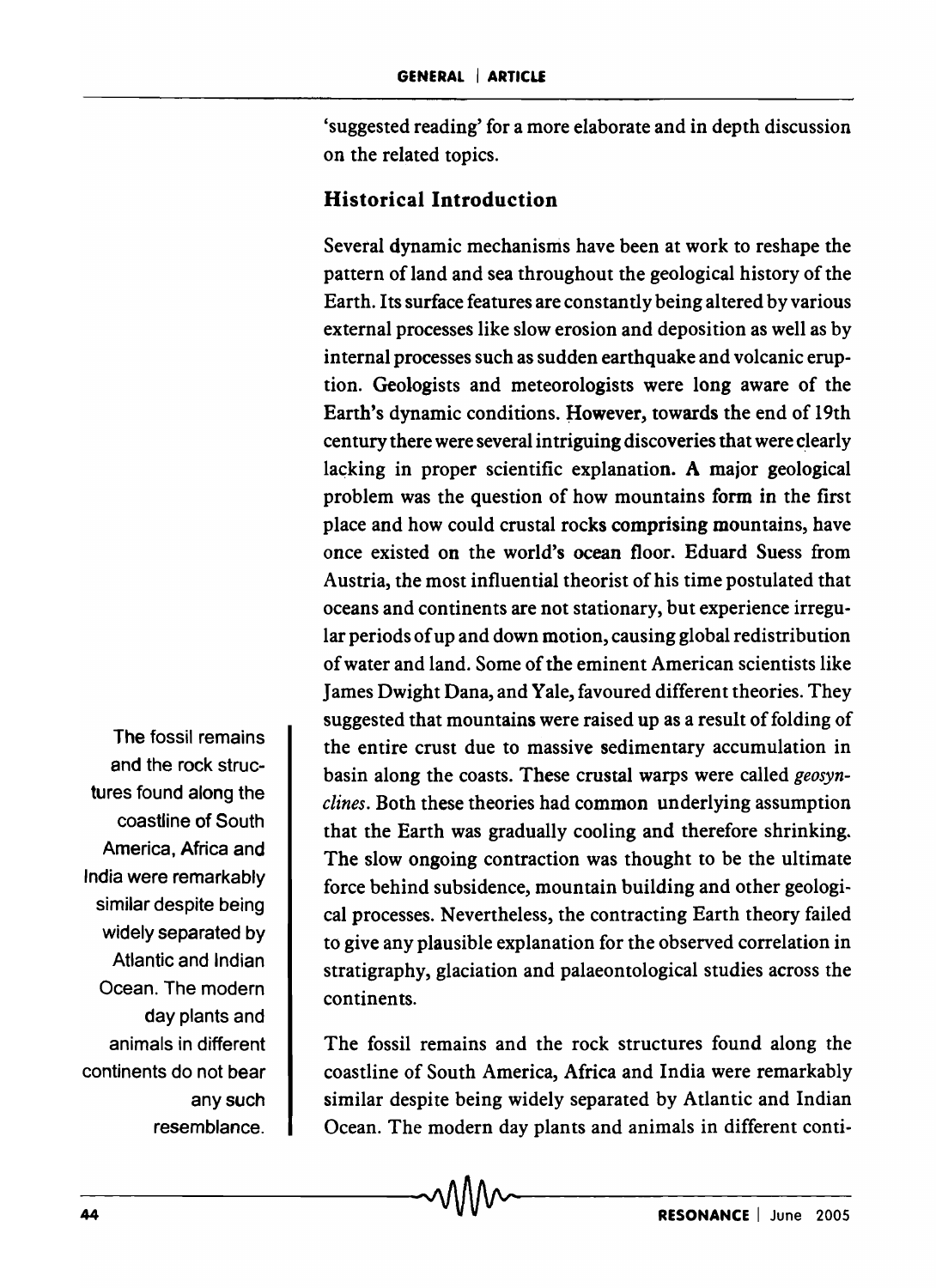

nents, on the contrary, do not bear any such resemblance. The deposit of coal mines (formed from tropical plants) found in a frozen and deserted place like Antarctica could not be understood based on prevailing views. So how does one explain this remarkable shift through space and time?

Another school of thought led by America's foremost paleontologist Charles Schuchert, firmly believed that' continents are permanently fixed on the Earth's surface and their positions do not change with time. In order to explain a wide range of confusing geological data, they supported the existence of huge *land bridges* that seem to have connected the far-flung continents in the past but are now broken and sunken into the sea. But, all these theories would soon be challenged by Alfred Wegener (see *Box* 1 for biography) who for the .first time put the idea of continental drift on firm scientific footing.

## Theory of Continental Drift

In a lecture delivered at the annual meeting of the Geological Association in Frankfurt on January 6, 1912, Wegener rejected the unrealistic concept of sunken land bridges, and expounded the new theory of continental drift. He realized that apparently distinct clues drawn from many branches of Earth sciences indeed point to same underlying reality. According to the new

#### Figure 1 (left). Alfred Lothar Wegener (1880-1930), who established the theory of continental drift.

Photograph courtesy: Alfred Wegener Institute for Polar and Marine Research, Bremer-haven, Germany (AWl).

Figure 2 (right). The last photograph of Alfred Wegener and Rasmus Villumsen, taken just before they left the 'Eismittee' station on November 1, 1930. Photograph courtesy: AWI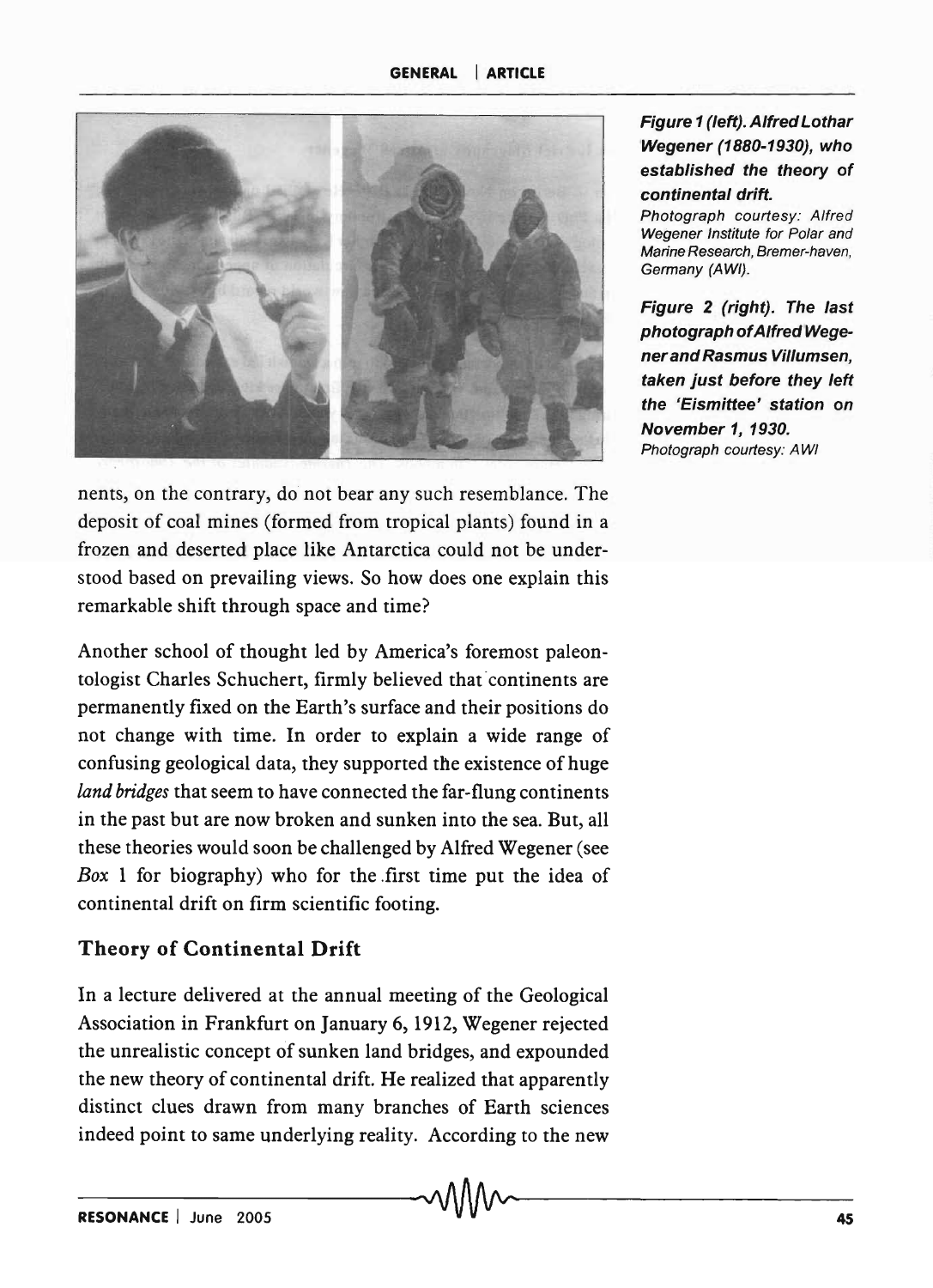#### Box 1. Brief Biography of Alfred Wegener

Alfred Lothar Wegener was born in Berlin on November I, 1880. He studied natural sciences at the University of Berlin and earned a PhD degree in planetary astronomy in 1904. But his interests soon shifted from astronomy to meteorology. He then joined his older brother Kurt as an assistant at the Prussian Aeronautical Laboratory. He was actively involved in tracking air circulation of upper atmosphere with the help of kites and balloons. In fact he and his brother Kurt set a new world record by staying aloft in a hot air balloon for more than 52 hours.

His commitment and hard work, won him an opportunity in 1906 to join a Danish led expedition that were to map the unexplored northeast coast of Greenland. Wegener was the first to use kites and fixed balloons to study the polar atmosphere during the expedition that lasted for two years. After returning to Germany he was offered a private position in the University of Marburg where he taught astronomy and meteorology. Wegener compiled his meteorology lecture notes into a book, *The Thermodynamics of the Atmosphere*  (published in 1911), in which he correctly explained the theory of raindrop formation in temperate latitudes. This book later became a standard text throughout Germany.

At Marburg in the autumn of 1911, Wegener came across a scientific paper that listed fossils of identical plants and animals found on opposite sides of the Atlantic. It was then that the idea of continental drift began to take shape as he collected more corroborating and similar evidences. He later recalled, "a conviction of the fundamental soundness of the idea took root in my mind." In 1912, at the age of 31, Wegener published two articles in which he hypothesized the theory of continental drift. Immediately after his wedding with Else in 1913, Wegener had to go to serve in the First World War as a soldier. While recovering from the war injury in a military hospital he could devote ample time to further refine his work on continental drift. He authored another book in 1915 *The origin o/Continents and Oceans* which became one of the most influential and controversial books in the history of science. Expanded editions were subsequently published in 1920, 1922, and 1929. At the end of the war, in December 1918 he obtained his first regular academic post by replacing his father-in-law, Vladimir Koppen, as a professor of meteorology at Hamburg. In 1924, the University Graz in Austria appointed him a professor of meteorology and geophysics. In November 1930, shortly after his 50th birthday (see *Figure* 2) he and his companion Rasmus Villumsen died while returning from the camp in the middle of the Greenland ice to the base camp on the west coast of Greenland.

Wegener's ideas were fully recognized by the world only after his death. His theory gave new directions to research in the Earth sciences. Further refinement of his ideas have led to better understanding of earthquakes, volcanic eruptions, formation of mountains and valleys and various geological processes. Wegener's greatest contribution was his ability to interlace many seemingly unrelated and diverse facts into a single unified theory.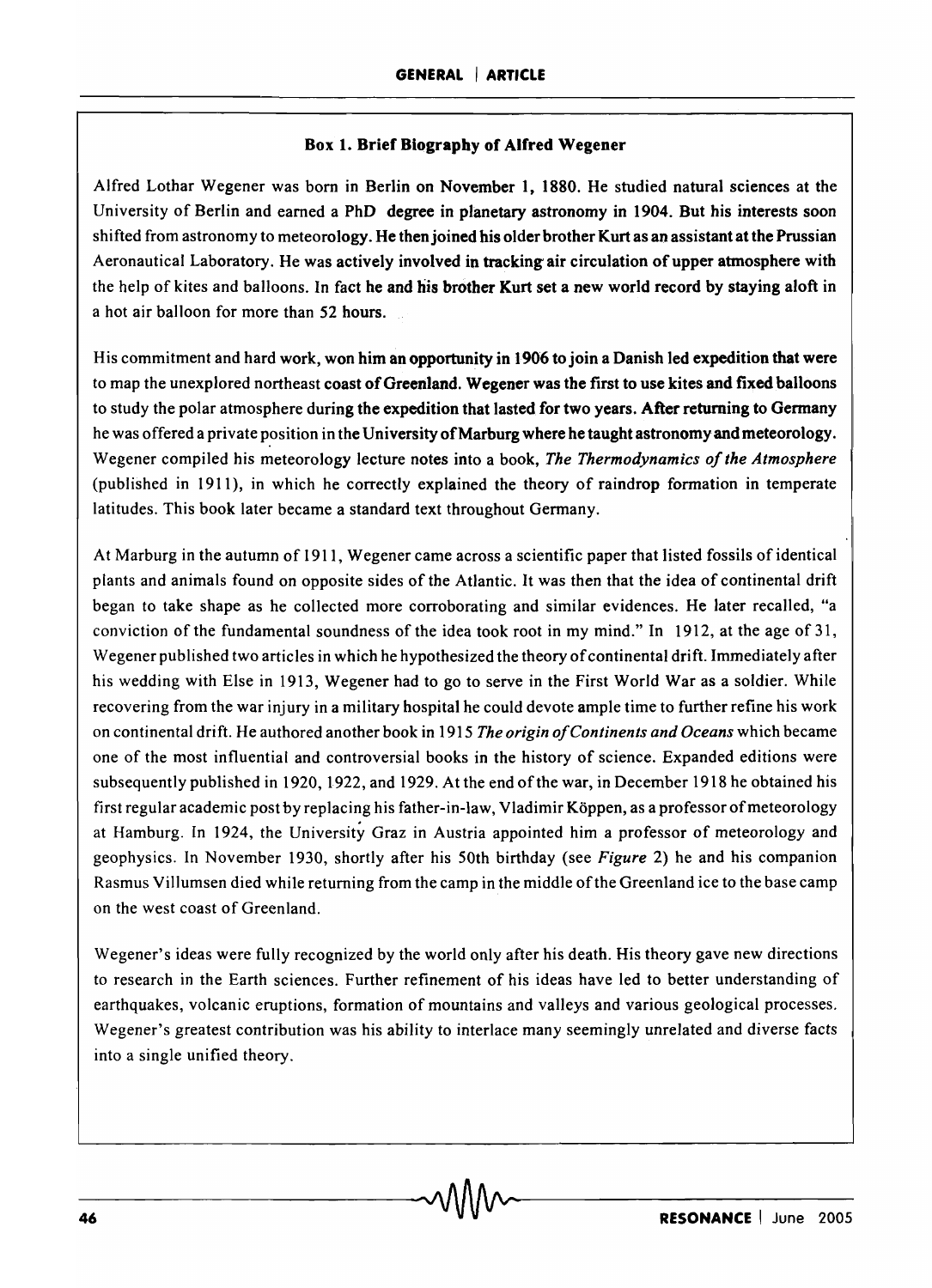

theory, the present day continents and oceans are not the permanent features of the Earth, as it was generally believed. The continents are formed from a big monolithic landmass called supercontinent or Pangaea that existed in distant geological past.

Around 200 million years back Pangaea began to break into smaller pieces that slowly- drifted away from each other and eventually reached the present state as depicted in *Figure 3. "Doesn't the east coast of South America fit exactly against the west coast of Africa, as* if *they had once been joined? Don't the coal deposits found in A ntarctica lead to the conclusion that it must have been near to the equator for the rich vegetation to thrive?"* argued Wegener. He also noted that the continents are made of a different, and less dense granite material than the volcanic basalt that makes up the deep-sea floor.

As it happens in the realm of science, any radical idea, regardless of its merit, does not gain immediate acceptance among scientific community. A famous quote from Albert Einstein aptly summarizes it, "Great spirits have always found violent opposition *from mediocre minds. The latter cannot understand it when a man doesn't thoughtlessly submit to hereditary prejudices but honestly and courageously uses his intelligence."* Needless to say, Wegener's new theory sparked a fierce controversy all over the world and outraged many leading scientists in the field. The geologists

Figure 3. From Pangaea to the present day continents.

> According to the new theory, the present day continents are formed from a big monolithic landmass called supercontinent or Pangaea that existed in distant geological past.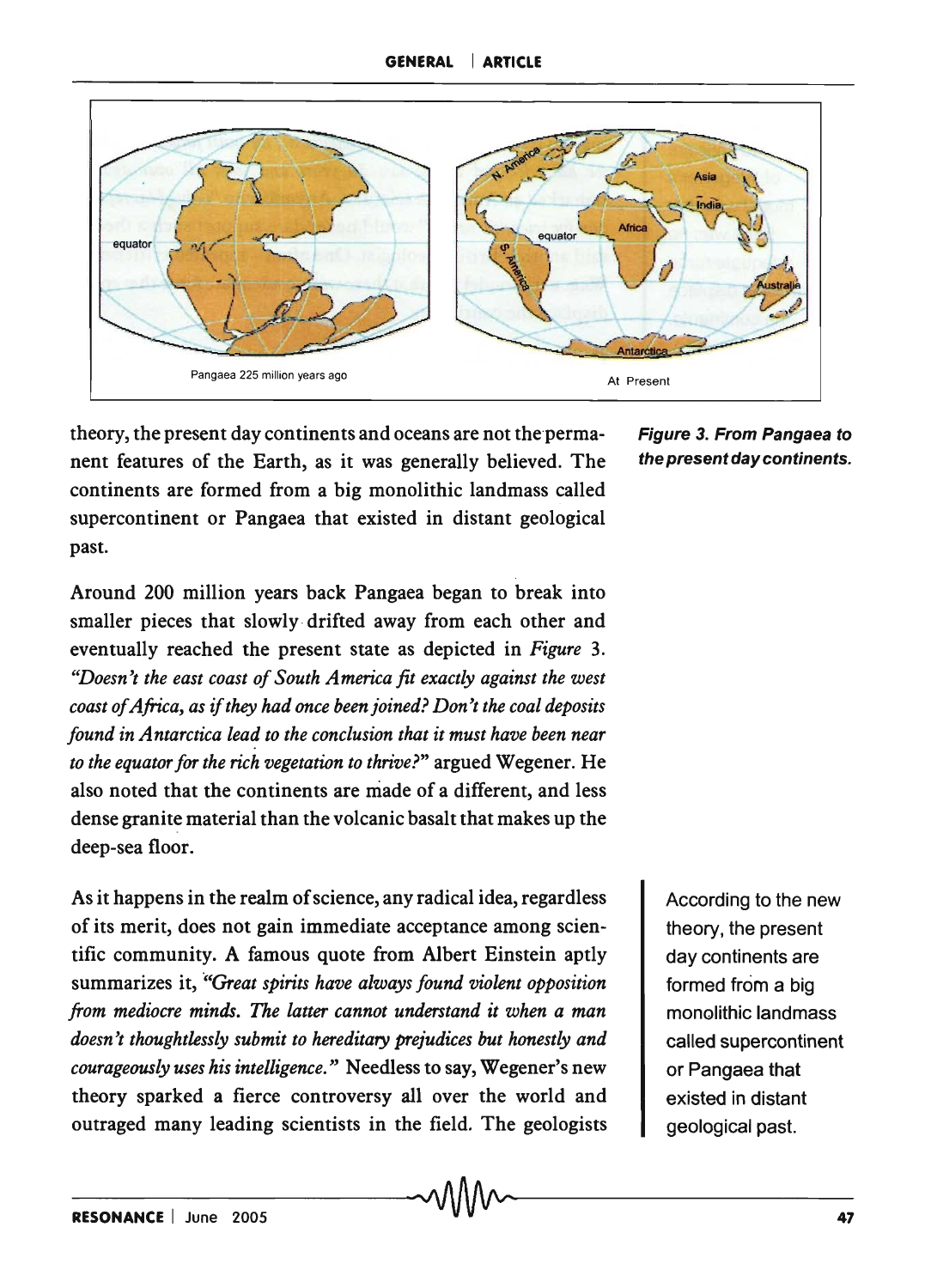One oftenrepeated criticism of Wegener's model was that there was no adequate force that could displace the continents.

ridiculed his idea and their response was often harsh and scathing. *"If we are to believe {this] hypothesis, we must forget everything we have learned in the last 70 years and start all over again,"*  remarked an American scientist. Anyone who *"valued his reputation for scientific sanity"* would never dare support such a theory, said another British geologist. One often - repeated criticism of Wegener's'model was that there was no adequate force that could displace the continents.

Unmoved by the mounting criticism, Wegener continued to work even more'vigorously to gather additional evidence to defend his theory. He suggested that the movement of the Indian plate towards the Eurasian plate had led to the formation of the greatest topographic features of the World, the Himalayas. Wegener also pointed out that the continents move up and down to maintain equilibrium in a process called isostasy. As a proof, he cited the example of sinking of the Northern Hemisphere lands, which submerged under the weight of continental ice slabs during the last ice age, and subsequently resurfaced after the ice melted some 10,000 years ago. Paleoclimatic validation became one of the strongest proofs of his theory. Mountain belts of similar age and structure are found in what are now widely



Figure 4. Identical fossil remains across the continents that supported the existence of Pangaea.

Photograph courtesy: United State Geological Survey (USGS).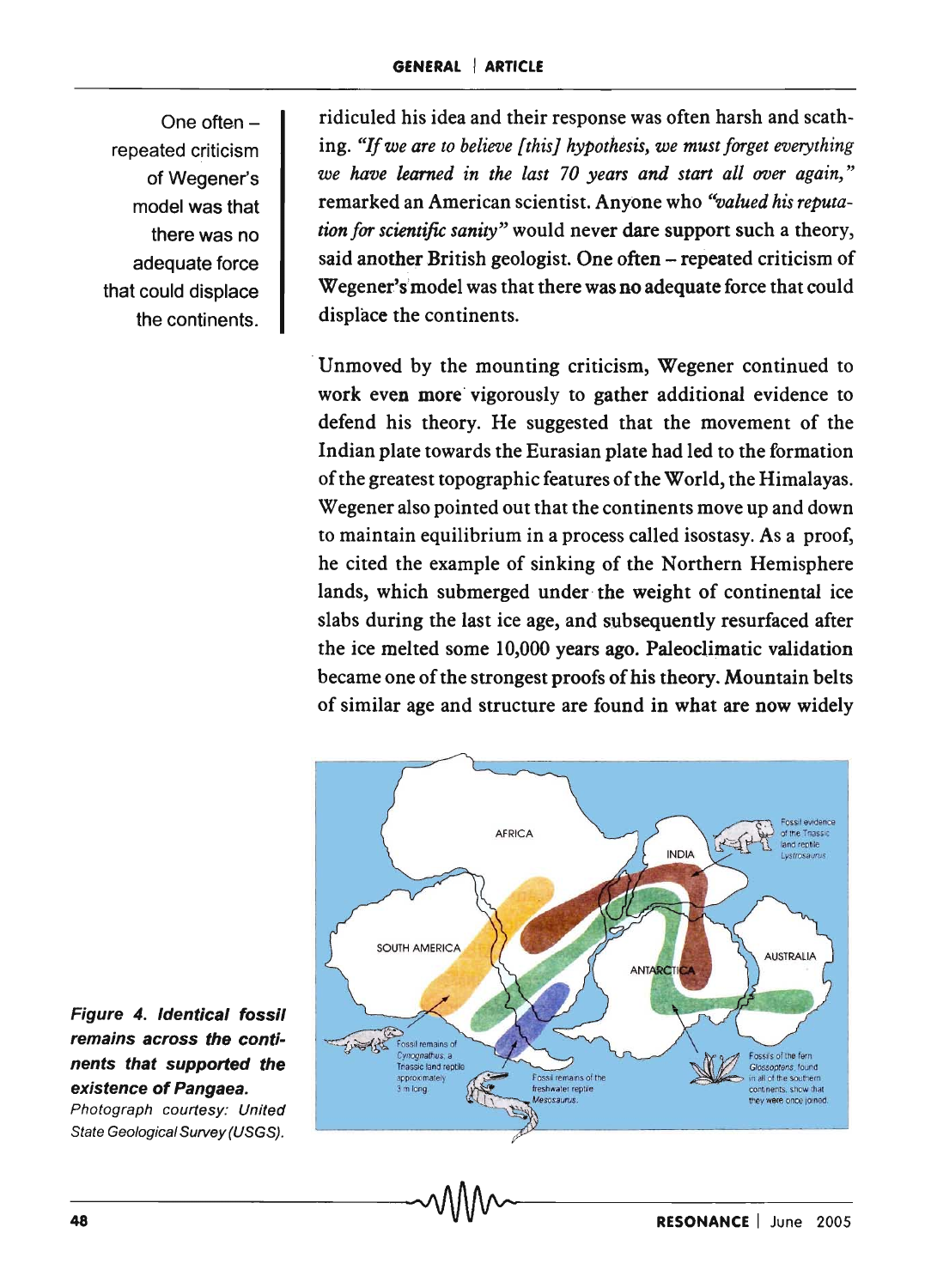separated areas of the world. If Pangaea is reassembled, these belts connect up. Fossils revealed that the climate of a certain place during Permo Carboniferous era was utterly different from the climate existing today. He found fossils of tropical plants such as ferns and cycads, in the Arctic island of Spitsbergen. The overall picture that emerged from all the evidences is recapitulated in *Figure* 4, where different colour bands are shown to connect the continents with identical fossil remains. The green band indicates fossils of the fern *Glossopteris,* found in all of the southern continents. Orange indicates the fossil remains of *Cynognathus, a Triassic land reptile. Brown indicates fossil evi*dence of the Triassic land reptile *Lystrosaurus* and the blue indicates fossil remains of *Mesosaurus,* a freshwater reptile.

# Earth's Interior

Even though the theory of continental drift was accepted slowly drawing support from several sources, it didn't have a satisfactory answer to the following fundamental question. What is the nature of the force or mechanism that is strong enough to move massive continents thousands of miles across? Closely related with this are several other questions like: What causes violent earthquakes to displace huge landmasses abruptly? What drives the volcanic eruption to spew out volumes of magma within seconds? How could great mountain ranges like Himalayas and Alps rise to such incredible heights? What makes Earth's interior so restless? Answers to some of these questions may lie in understanding the Earth's interior itself that we proceed to explain next.

Modern understanding of the structure of the Earth is derived largely from the seismological observations that measure the reflection of seismic waves from the Earth's interior. Scientists now understand that the Earth is made up of three basic layers that are called crust, mantle and core. *Figure* 5 shows a simplified cross-sectional view of the Earth's interior. The outermost layer crust has ah average thickness of about 30 km. However, under large mountain ranges it can vary up to 100 km, while the crust

Scientists now understand that the Earth is made up of three basic layers that are called crust, mantle and core.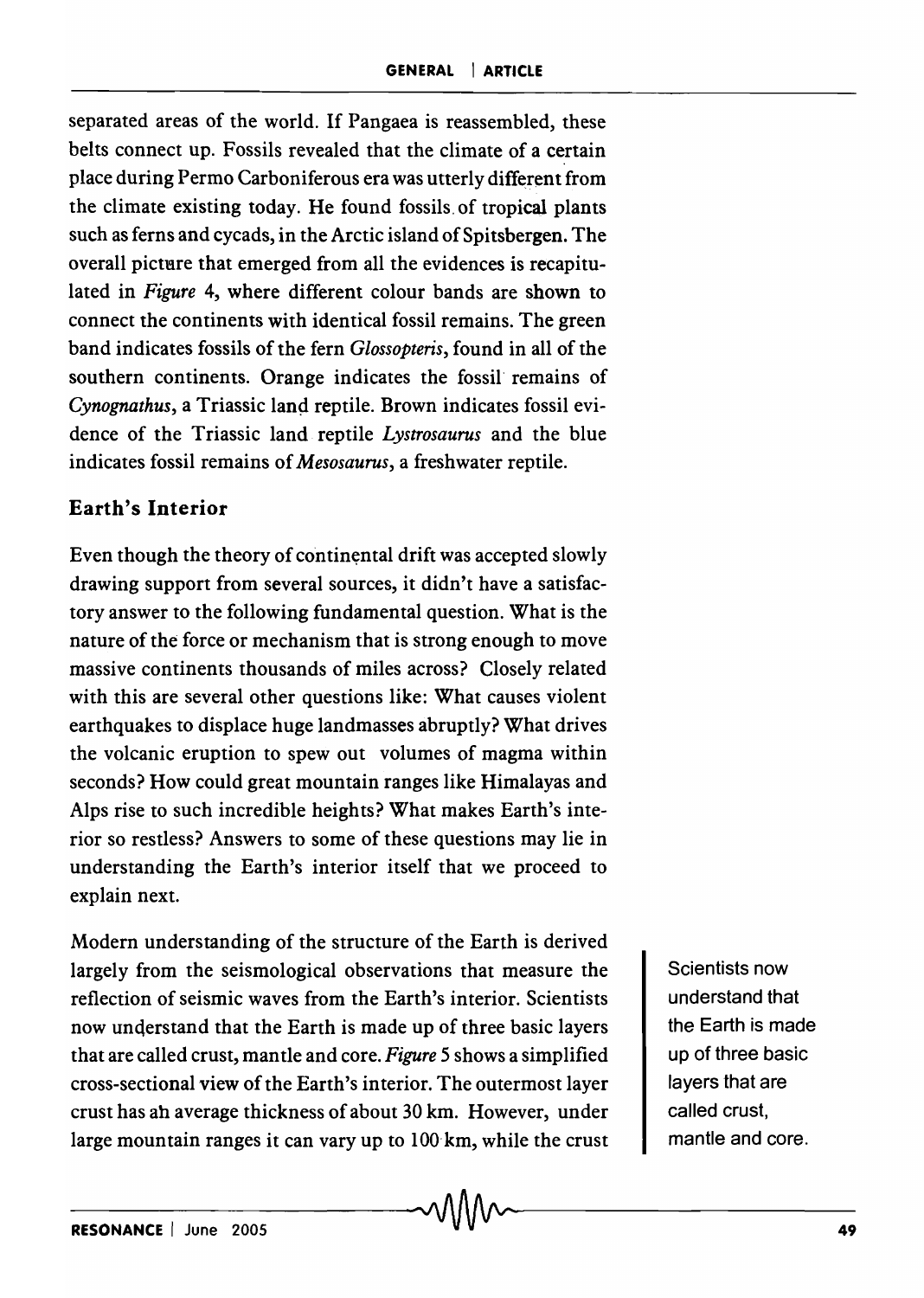

beneath the ocean is only 5-7 km thick. The second layer, the mantle, lies beneath the crust and has thickness extending up to about 2,900 km. At the center lies the metallic core, which is twice as dense as the mantle and comprises mainly nickel and iron. Interestingly, the metals in the outer core exist in molten state, whereas the inner core is solidified due to extreme pressure and density. The tem-

# Figure 5. A simplified cross sectional view of Earth's interior.

Photograph courtesy: USGS.

The Earth's surface is divided into as many as seven huge plates and several small plates. These plates are constantly moving relative to each other.

perature in the core is hotter than the Sun's surface. This intense heat from the inner core causes material in the outer core and mantle to move around. Dynamo theory proposes a mechanism by which a celestial body such as the Earth generates a magnetic field. In the case of the Earth, the magnetic field is believed to be caused by the electric currents generated by the convection of molten iron and nickel in the outer core. Geophysical and electromagnetic theories provide clear and convincing evidence of polar magnetic field reversal throughout the course of Earth's history. Several paleomagnetic studies have proved that the Earth's magnetic fields have flipped (changed from one geographic pole to the other) many times in the past.

## Plate Tectonics

Geophysical studies show that the crust and the upper part of the mantle are relatively cooler and brittle. Together they constitute the *lithosphere* that has a thickness averaging approximately 80- 100 km. The lithosphere is fragmented into separate tectonic plates that carry overlying continents and oceans. The Earth's surface is divided into as many as seven huge plates and several small plates. These plates are constantly moving relative to each other. A stress begins to build up whenever the plates come in contact with one another. A sudden release of the accumulated stress may then cause catastrophic events, such as volcanic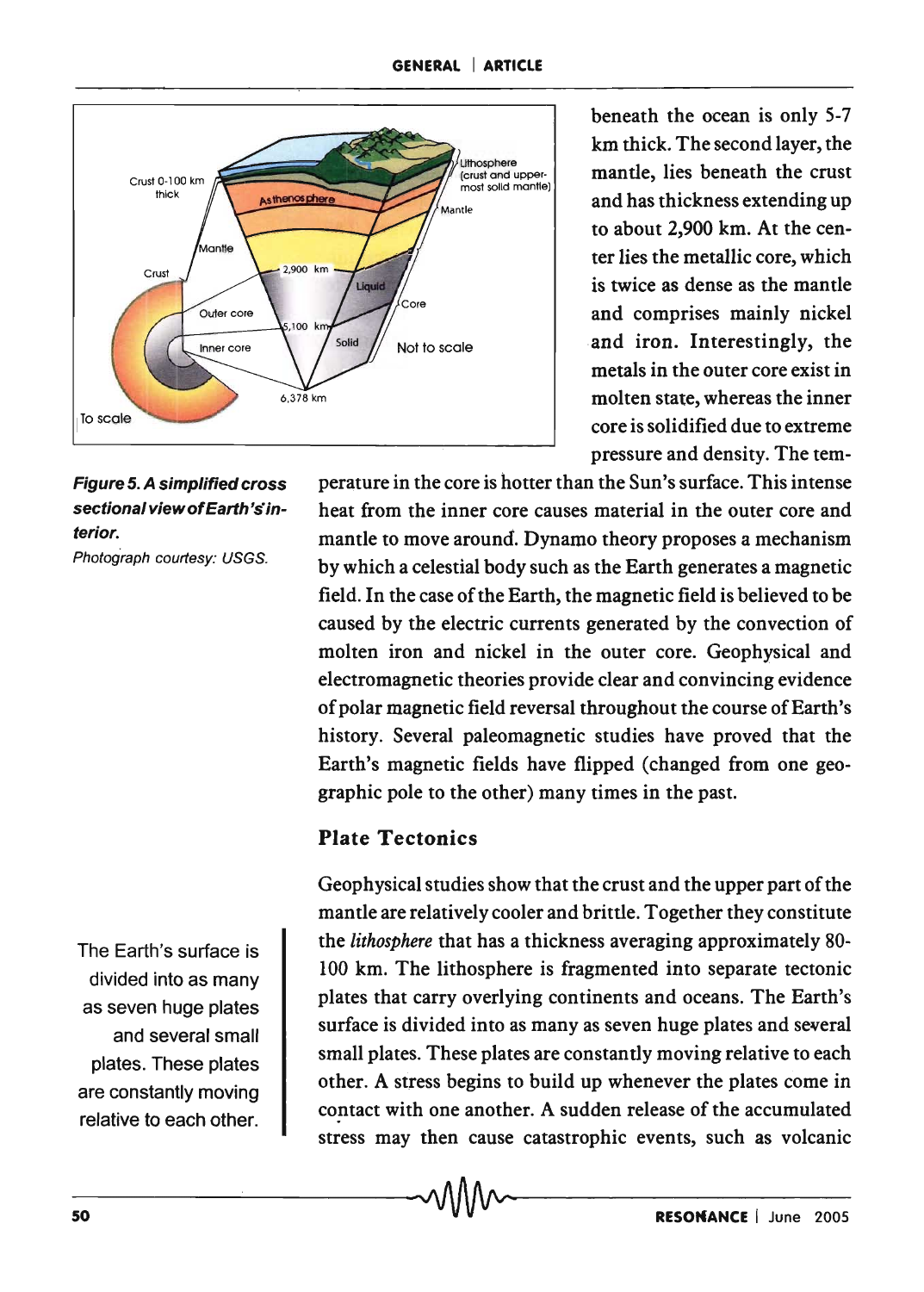

eruption and earthquakes, which in turn can trigger the destructive ocean waves known as *tsunamis}* As demonstrated in *Figure* 6, almost all the geological activities such as earthquakes and the creation of topographic features like mountains, volcanoes and oceanic trenches are concentrated near plate boundaries. There are three types of plate boundaries, namely, *convergent boundaries, divergent boundaries* and *transform boundaries.* These boundaries are characterized by the way the plates move relative to each other.

*Convergent boundaries* are formed when two plates slide towards each other. The nature of a convergent boundary depends on the type of lithosphere in the plates that are colliding. Because both colliding plates resist subduction, the impact of collision crumples and compresses the rocky material, forming extensive mountain ranges. The ongoing collision between the Indian and the Eurasian plate is a vivid example that has resulted in the mighty Himalayan Mountains that continue to increase in height each

Figure 6. A graphical illustration showing different geophysical processes occurring at the plate boundaries.

Photograph courtesy: USGS.

1 Satish R Shetye, Tsunamis, Resonance, Vo1.10, No.2, p.8, 2005.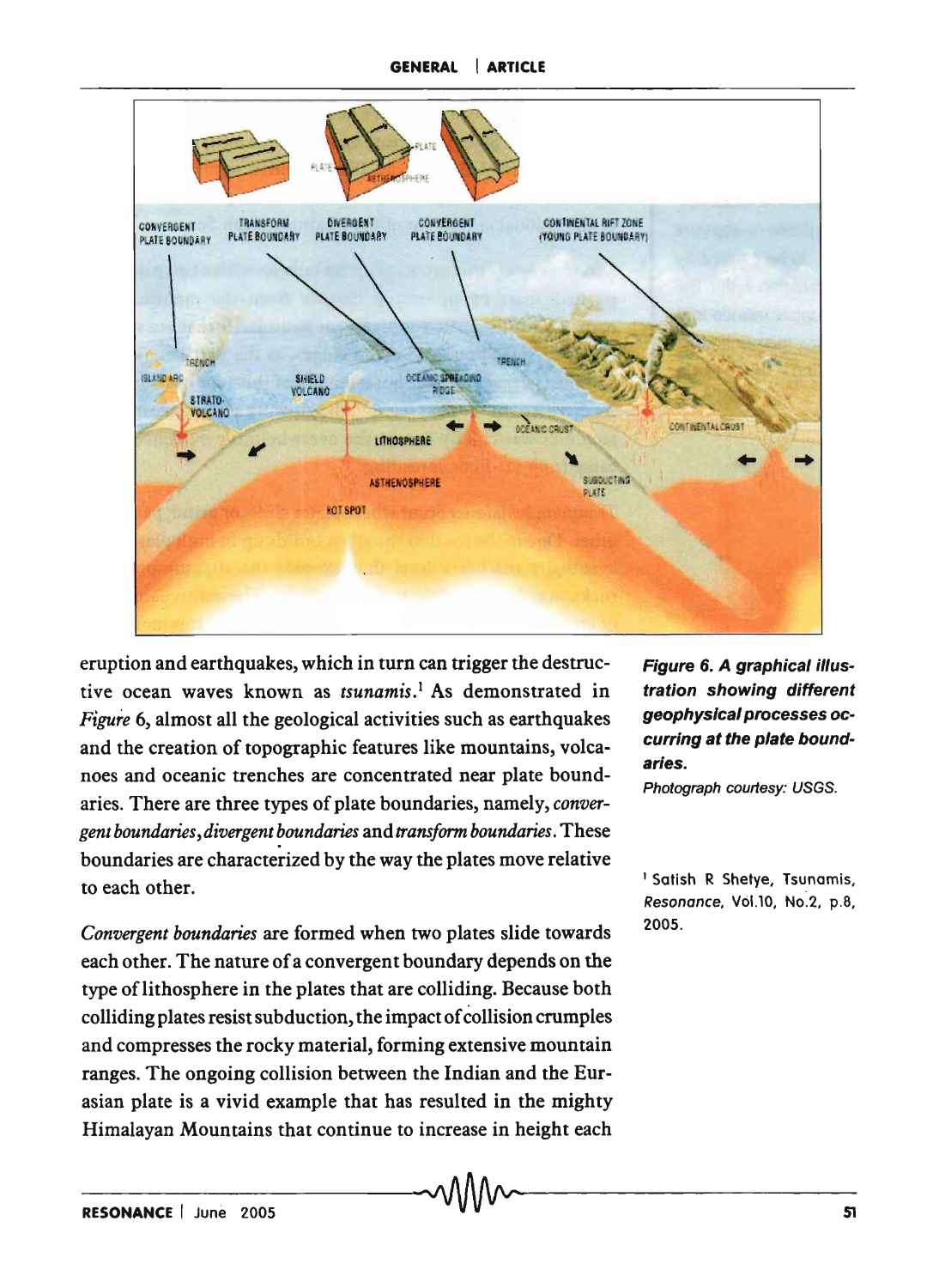There is no simple explanation of the mechanism that drives plate tectonics. The process appears to be caused by convection within the upper mantle that carries the continents along - much like a conveyor belt.

Figure 7. A proposed convective model that seems to be the driving force for plate movements.

Photograph courtesy: USGS.



year. The European Alps have been formed in similar manner, starting some 80 million years ago when the outlying continental fragments of the African Plate collided with the Eurasian Plate. The relentless pressure between the two plates is resulting in the gradual closing up of the Mediterranean Sea.

*Divergent boundaries* are areas under tension where two plates are pushed apart by upwelling magma from the mantle. New oceanic crust is created at divergent boundaries that are sites of sea-floor spreading. Mid-ocean ridges, as the East Pacific Rise and the Galapagos Ridge, are examples of this type of boundary. As discussed in the next section, the growing acceptance of plate \_ tectonics was chiefly due to the overwhelming evidences that came from sea-floor spreading.

*Transform boundaries* occur where plates slide, or grind, past each other. Due to the friction the stress builds up in both plates and eventually reaches a level that exceeds the slipping-point of rocks on either side ofthe transform-faults. The massive amounts of energy that are released causes earthquakes, a common phenomenon along transform boundaries. A typical example of this type of plate boundary is the San Andreas Fault zone, which marks the boundary between the Pacific plate moving north and the North American plate moving south.

There is no simple explanation of the mechanism that drives plate tectonics. The process appears to be caused by convection

within the upper mantle (partially molten asthenosphere) that carries the continents along  $Lithosphere$  - much like a conveyor belt. The convection currents are believed to be generated by the uprise of the molten rocks near the radioactive cores and sinking of the cooler mantle rocks. This movement of warmer and cooler material, in turn, creates pockets of circulation within the mantle called convection cells. A simple but instructive model depicting the convective flow in mantle is illustrated in *Figure* 7. We can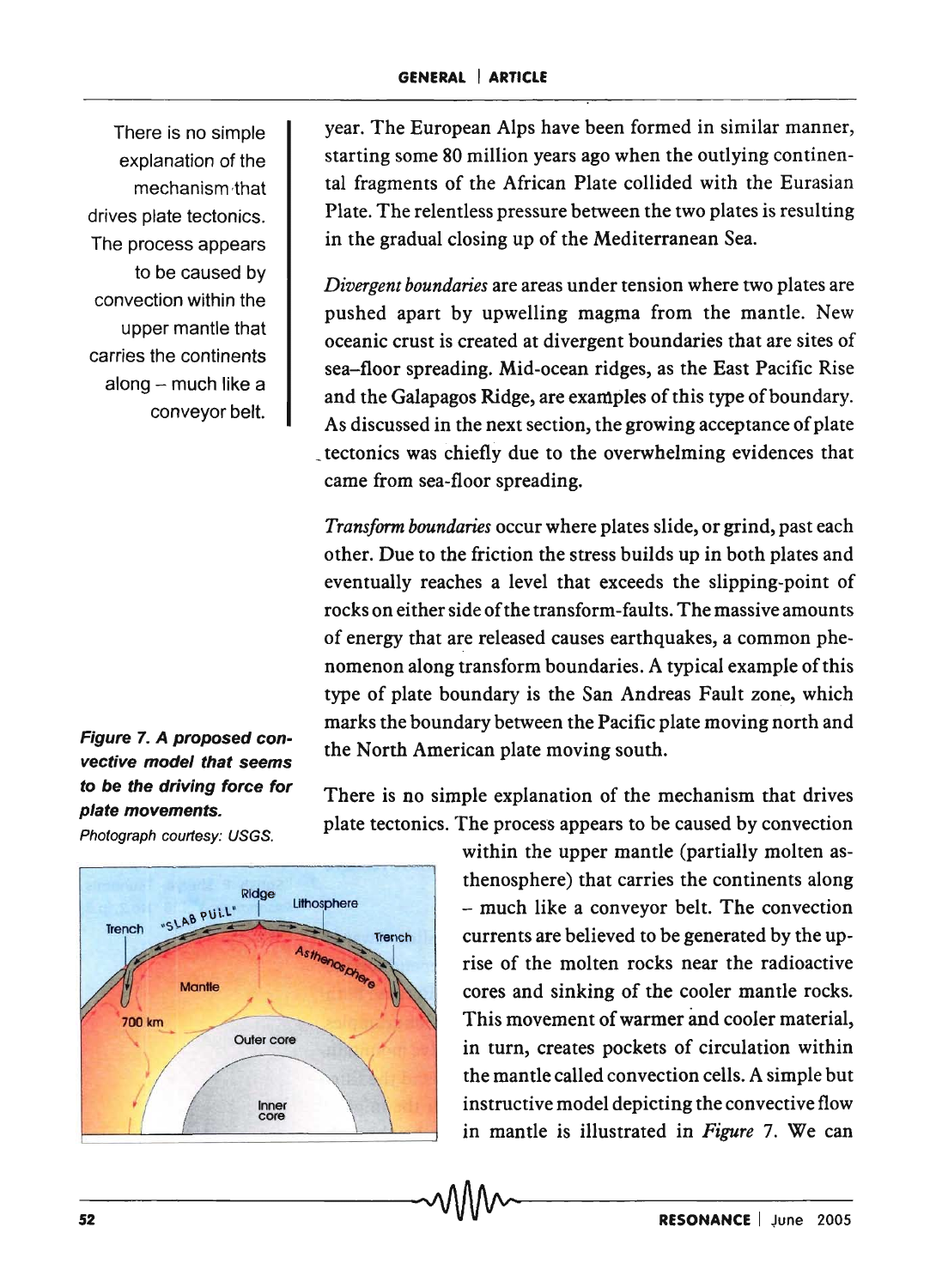notice that the convection currents rise and spread along ridges near divergent boundaries and converge and descend down trenches along convergent boundaries. The powerful convective cells also bring out large quantities of basaltic magma from within the mantle and dump it on the sea floor to form ocean ridges. The injection of magma at the spreading centers pushes plates apart, thereby causing plate movement. Recent studies indicate that gravity-controlled subduction processes could be more important in driving the plates than the convective mechanism. However, the final word on this contentious issue is yet to be written.

# Sea Floor Spreading

The seawater occupies more than 70% of the Earth's surface. Several oceanographic studies and deep-sea surveys carried out after the World War II, established the fact that the ocean basement is not as flat and featureless as it was originally thought. The sea floor consists of Mid-Ocean ridges, huge volcanic mountains, deep-sea trenches, and broad plateaus. The most prominent feature, the Mid-Ocean ridges is about 2,400 km wide, a continuous chain of undersea mountains that rises up to 4,500 m at certain places and wiggles its way through 60,000 km of the world's oceans. It is here, at Mid-Ocean ridges that are also the structurally weak zones where hot magma emerges out of the deep mantle to rip apart the two plates. As a result the Earth's

Figure 8. Topography of ocean floor showing the Mid-Ocean ridges in red strips.

Photograph courtesy: USGS.

crust is continually growing near the divergent boundaries where the two plates drift apart. *Figure* 8 shows the network of the Mid-Ocean ridges that span the globe.

In the early 1960s, Princeton geologist Harry Hess proposed the hypothesis of sea~floor spreading, in which basaltic magma from the deep mantle rises to create new floor at Mid~Ocean ridges.

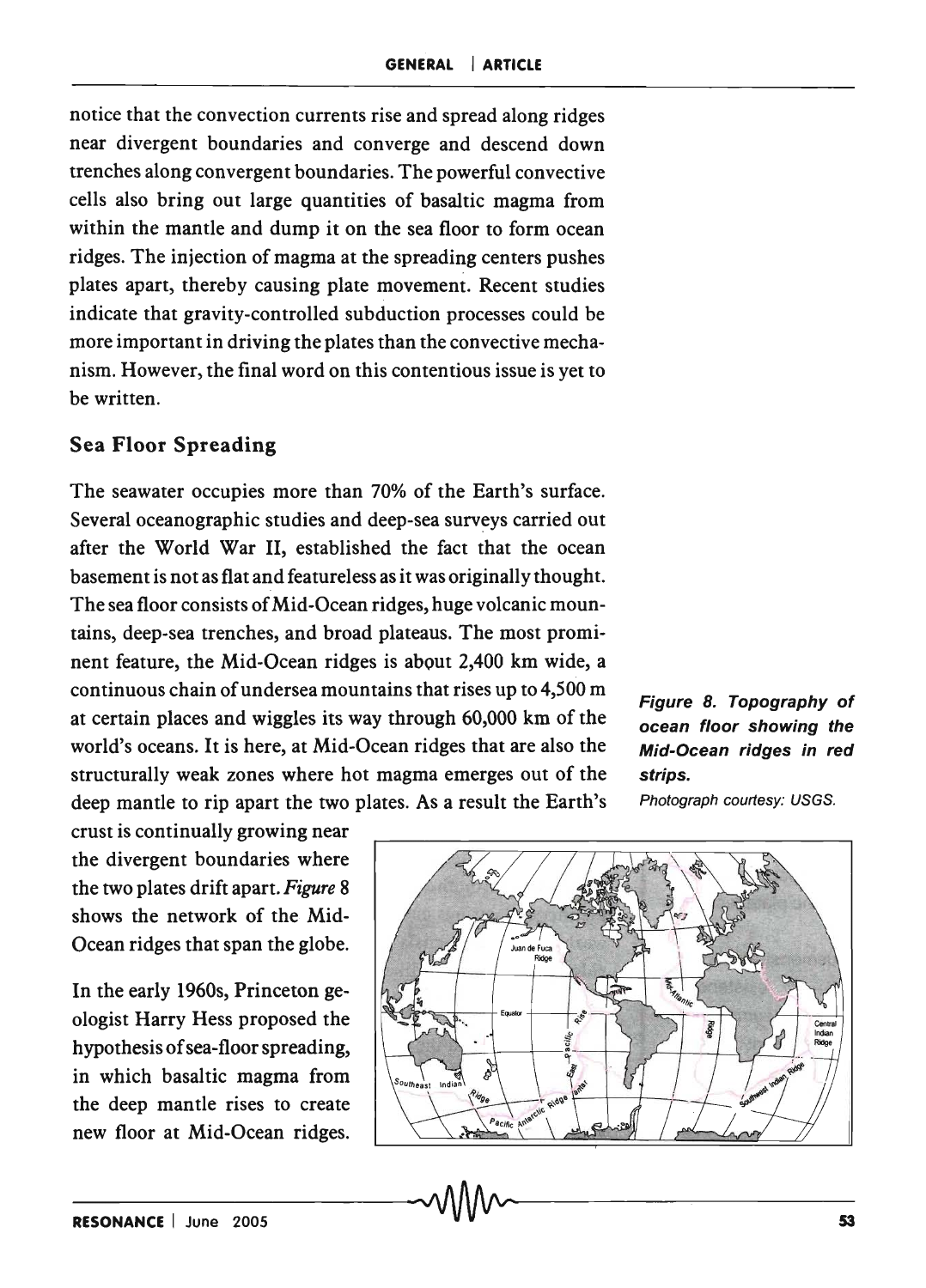

Figure 9, The magnetic polarity reversal recorded in the material on either side of the Mid-Atlantic ridge,

> This hypothesis was supported by isotopic age determination of the rock samples near the Mid-Ocean ridges. The rocks near the crest of the ridge (spreading centers) were found to be younger in age than the older material that has progressively moved away from the ridge crust due to slow and continuous spreading. Similar to the age of rocks, identical fossils were found in bands and zones equidistant from divergent boundaries, showing a high degree of correspondence and shared history of the events.

> The compelling evidence that swayed opinions of most geologists in favour of the plate tectonics was the demonstration of the existence of symmetrical, equidistant magnetic anomalies in rocks centered on the Mid-Atlantic Ridge. The study revealed a distinct and curious pattern of magnetic stripes – stronger and weaker magnetic signals in parallel bands on either side of the ridge crest. The zebra-like pattern of the Earth's magnetic field mapped near Mid-Atlantic ridge is shown in *Figure 9.*

> In order to explain the observed magnetic stripping, Fred Vine and Drummond Matthews in 1963, suggested that newly formed crustal rocks from cooling magma near ridges would also record an imprint of the strength and orientation of Earth's magnetic

The compelling evidence that swayed opinions of most geologists in favour of the plate tectonics was the demonstration of the existence of symmetrical, equidistant magnetic anomalies in rocks centered on the Mid-Atlantic Ridge,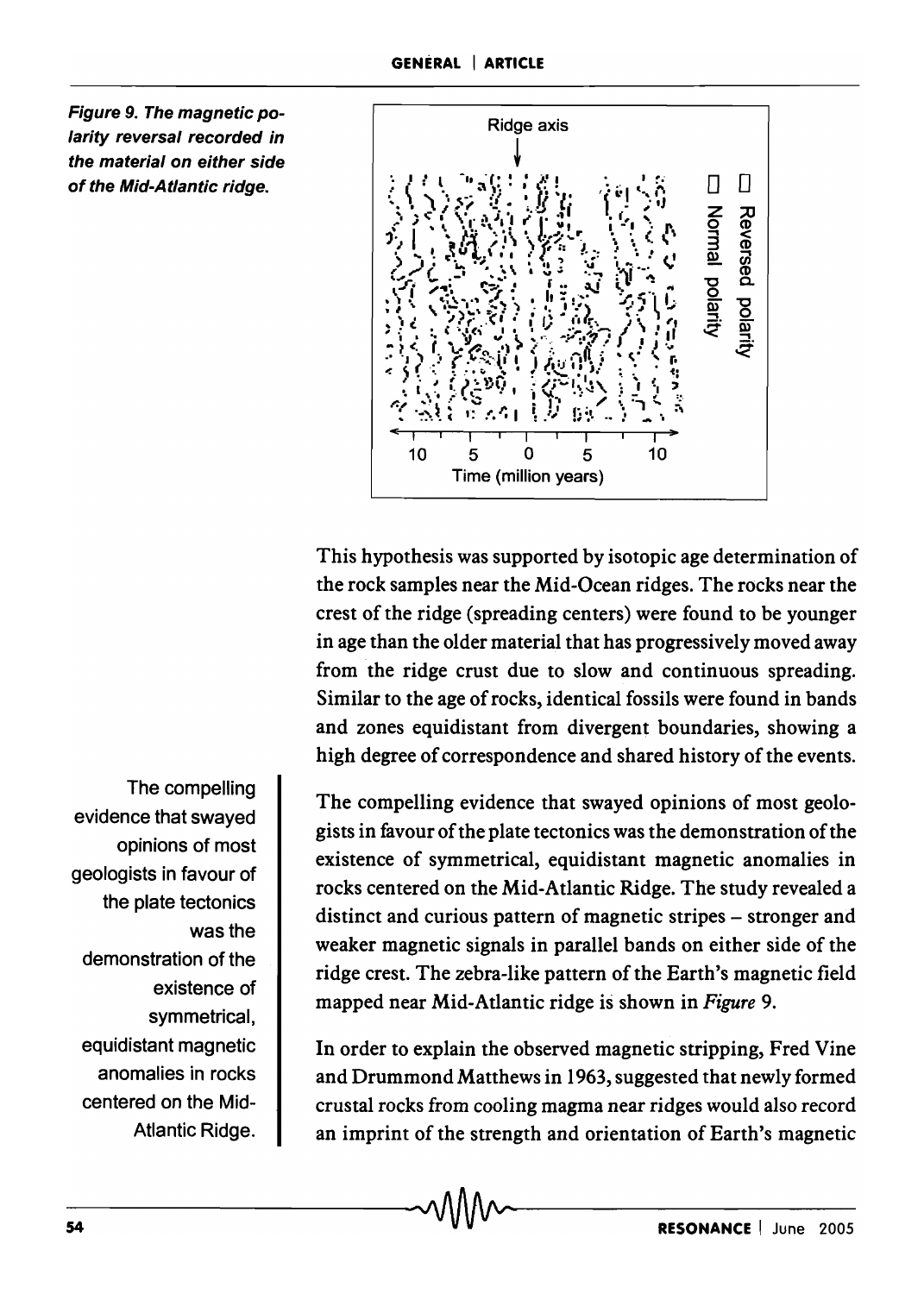field at that epoch. If spreading of the ocean floor occurs as Harry Hess suggested, and if the Earth's magnetic field had reversed<sup>2</sup> in between two eruptions in geologic past, then the lava flows would preserve a set of parallel bands with different magnetic properties.

The overall size of the Earth's crust has not varied appreciably in the past despite the strong evidences that suggest sea-floor spreading. This is mainly because the 'spread' in ocean floor at the mid-ocean ridges is compensated by two plates moving towards each other in another region of the Earth. The ocean plate can also plunge beneath the buoyant continent into the mantle in a process known as subduction. This is happening today along the west coast of South America and the eastern boundary of Indian Plate near Andaman archipelago. Additional evidences continue to support the sea-floor spreading hypothesis.

## Motion of the Indian Plate Figure 10. A long cruise of

According to the theory of plate tectonics, the Indian continent lided with Eurasian plate. has travelled around 6,000 km northward before colliding with Photograph courtesy USGS. the Eurasian plate  $\sim$  57 million years ago. An ancient ocean called *Tethys Ocean* is believed to have existed between Eurasia and Africa before the Indian and Eurasian Plates collided. A chronology of motion based on palaeomagnetic analysis of the Indian plate in the last 70 million years is depicted in *Figure* 10. The history of the long and impressive journey of the Indian plate has been recorded in the fossils recovered from ocean drilling. After the collision a slow and sustained convergence uplifted the Himalayas to their present height, spanning India, Pakistan, Nepal, and Bhutan. Likewise, the Eurasian plate also suffered upliftment with the rise of the great Tibetan plateau to an enormous height of about 4.5 km. The collision has not only led to the deformation of the Indian plate but also to 2000 km of shortening and 60-70 km thickening of the crust. Tectonic motion can be estimated from a variety of space geodetic technologies such as Global Positioning System (GPS), Very Long



Indian plate before it col-

<sup>2</sup>latest findings of Dr. Brad Clement of Florida International University, reported in the journal Nature (08 April 2004), show that the Earth's magnetic field reverses its polarity in approximately 7000 years.

> Tectonic motion can be estimated from a variety of space geodetic technologies such as Global Positioning System (GPS),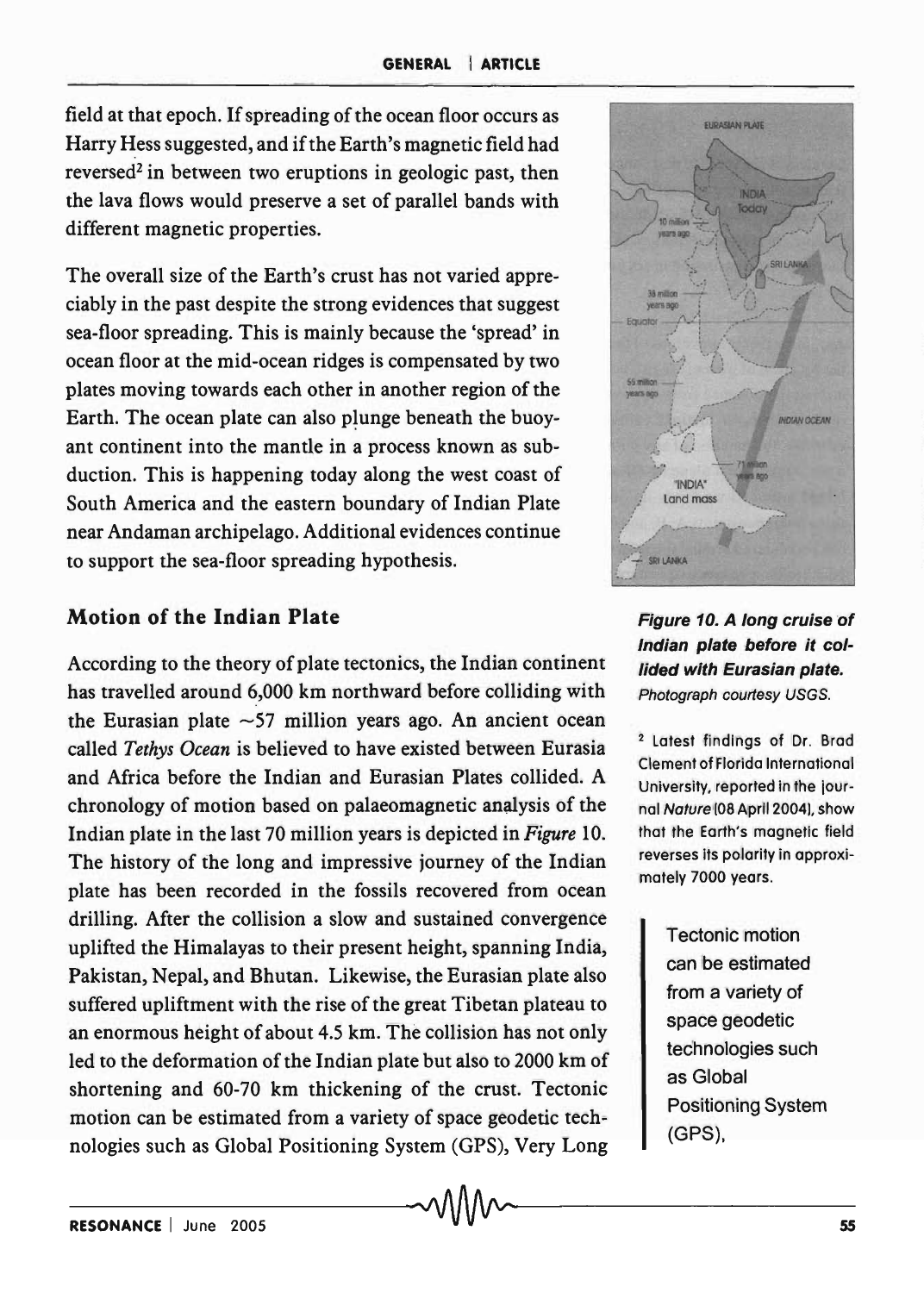#### Box 2. Space Geodesy using GPS

Geodesy is the science that concerns with the measurement of size, shape, position and motion of different features of the Earth's surface. The Global Positioning System (GPS) is a satellite based navigation and surveying network, which determines the precise position (longitude, and latitude) of a point on Earth's surface. It is a constellation of 24 satellites that orbit the Earth at about 20,200 km elevation. These satellites are distributed in six circular orbital planes equally spaced in angle and having orbital period of 12 hours.

Assuming that the positions ofthe satellites are known, the location of a receiver can be calculated by determining the distance from each of the satellites to the receiver using a method called *triangulation.* For example, the location of any point P (see *Figure* A) in a two dimensional plane (2-D) can be uniquely determined provided we know its distances from at least three reference points A, B, and C. This is because the circles centered around the reference points with radii equal to their respective distances, result in a unique intersection point P. Similarly, for a point in threedimensional space (3-D), distances of the point from four known positions are necessary to uniquely locate its position (i.e., two spheres intersect in a circle,



three spheres intersect at two points and four spheres intersect at single unique point). Precisely for this reason a receiver on the ground should have 'timing signals' from minimum four satellites passing simultaneously in its visible range. The more satellites we have the more accurate results we can get. Each satellite carries an operating atomic clock and broadcasts timed signals that that are intercepted by receivers placed on different locations on ground. These atomic clocks are synchronizing with each other within a precision of a few nanoseconds. Along with precisely timed data, the broadcast signal also contains information about the actual position of the satellite within the constellation. There is a small delay between the time the signal leaves the satellite and the time they arrive at a GPS receiver. The delay increases progressively as a satellite recedes away from a receiver. A GPS receiver uses these delays to determine its distance from the satellites. The raw data is corrected to eliminate the effect of different errors in measurements. The receiver then uses triangulation method to determine its position on the Earth.

> Baseline Interferometry (VLBI), and Satellite Laser Ranging (SLR). However, the wide distribution ofGPS sites, good global coverage and comparatively lower cost have made GPS based space geodesy more accurate and reliable than others methods (see the *Box 2).*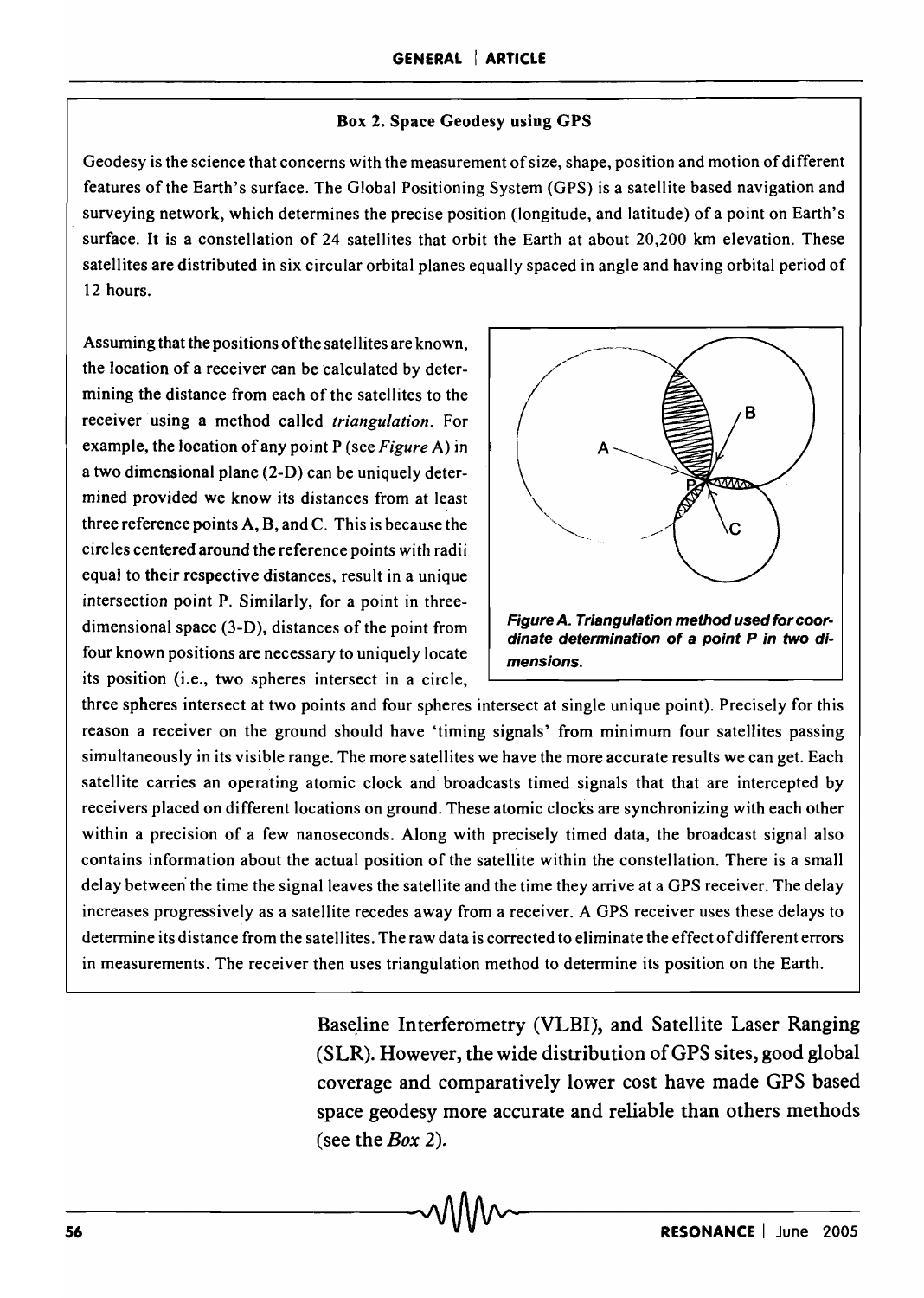The Indian plate is still highly dynamic even after a long time since the historic collision. The research also indicates that the Indian plate moved at the rate of 14.9 cm/yr 40 million years ago and gradually reduced to 5.5 cm/yr at present. The continuous motion of the Indian plate towards the north-eastern direction faces a heavy obstacle at the boundary of Eurasia which has led to the underthrusting of Northern Indian plate and convergence of the Himalayas. The convergence has led to the accumulation of enormous strain that makes the region seismically active.

Various scientific groups belonging to number of academic and research institutes in India now undertake GPS studies. An exhaustive survey based on GPS measurement of velocities and crustal deformations in the Indian subcontinent were published by Sridevi Jade [6]. Here, we have reproduced from the figure (see *Figure* 11) to show the velocity maps of different regions of Indian plate derived from several GPS observations carried out since the last decade. The reported convergence rate along the



Figure 11. Tectonics motion of the Indian plate shown by arrows directed north-east.

Photograph courtesy: Sridevi Jade.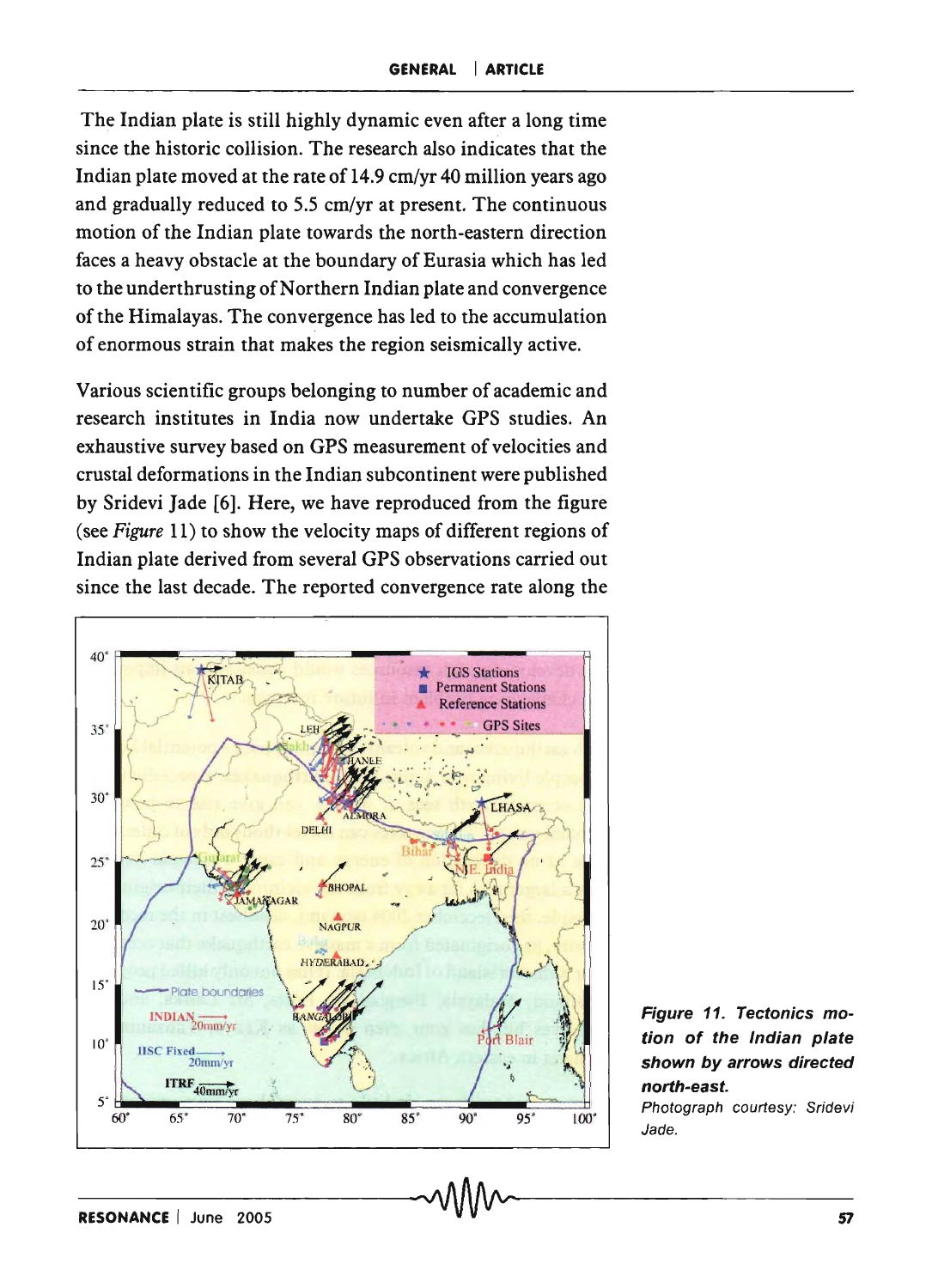Today, plate tectonics is able to explain virtually all the major geological features of the Earth. The earthquake and the volcano prone regions have been successfully identified and mapped all over the world using the plate tectonic model.

2500 km stretch of the Himalayan arc from Kashmir to Arunachal Pradesh is about 1-2 cm/yr, whereas, southern peninsular India moves as a rigid plate with a constant velocity.

# Concluding Remarks

The modern theory of plate tectonics, centered on Wegener's idea of continental drift – but transcending much beyond, has greatly contributed to the research in the Earth sciences and other related fields. Today, plate tectonics is able to explain virtually all the major geological features of the Earth. Among others, the long-standing human concerns for public safety from natural disasters have immensely benefited from the gradual understanding of the Earth's dynamics. The earthquake and the volcano prone regions have been successfully identified and mapped all over the world using the plate tectonic model. The Earth's natural resources, although limited, are vital to the survival and development of the human population. We need to explore untapped natural resources that lie on the ocean floor, the polar continents and deep within the Earth's crust. Finding and developing such resources would constitute an important and challenging problem in future research.

Both earthquakes and volcanic eruptions pose a potential hazard to people living near active sites. Earthquakes, especially those that occur beneath seas or oceans, can give rise to powerful tsunami waves. These waves can travel thousands of miles with little or no dissipation of energy and cause a colossal damage over a larger area far away from the vicinity of their origin. For example, the December 2004 tsunami, deadliest in the recorded history, has originated from a massive earthquake that occurred near Sumatra island of Indonesia. It has not only killed people in Thailand, Malaysia, Bangladesh, India, Sri Lanka, and the Maldives but has gone even as far as Kenya, Tanzania and Somalia in eastern Africa.

Human ingenuity can do little to avert these awesome natural disasters. To address the issue of their predictability, with a goal<br>disasters. To address the issue of their predictability, with a goal<br>**RESONANCE** | June 2005